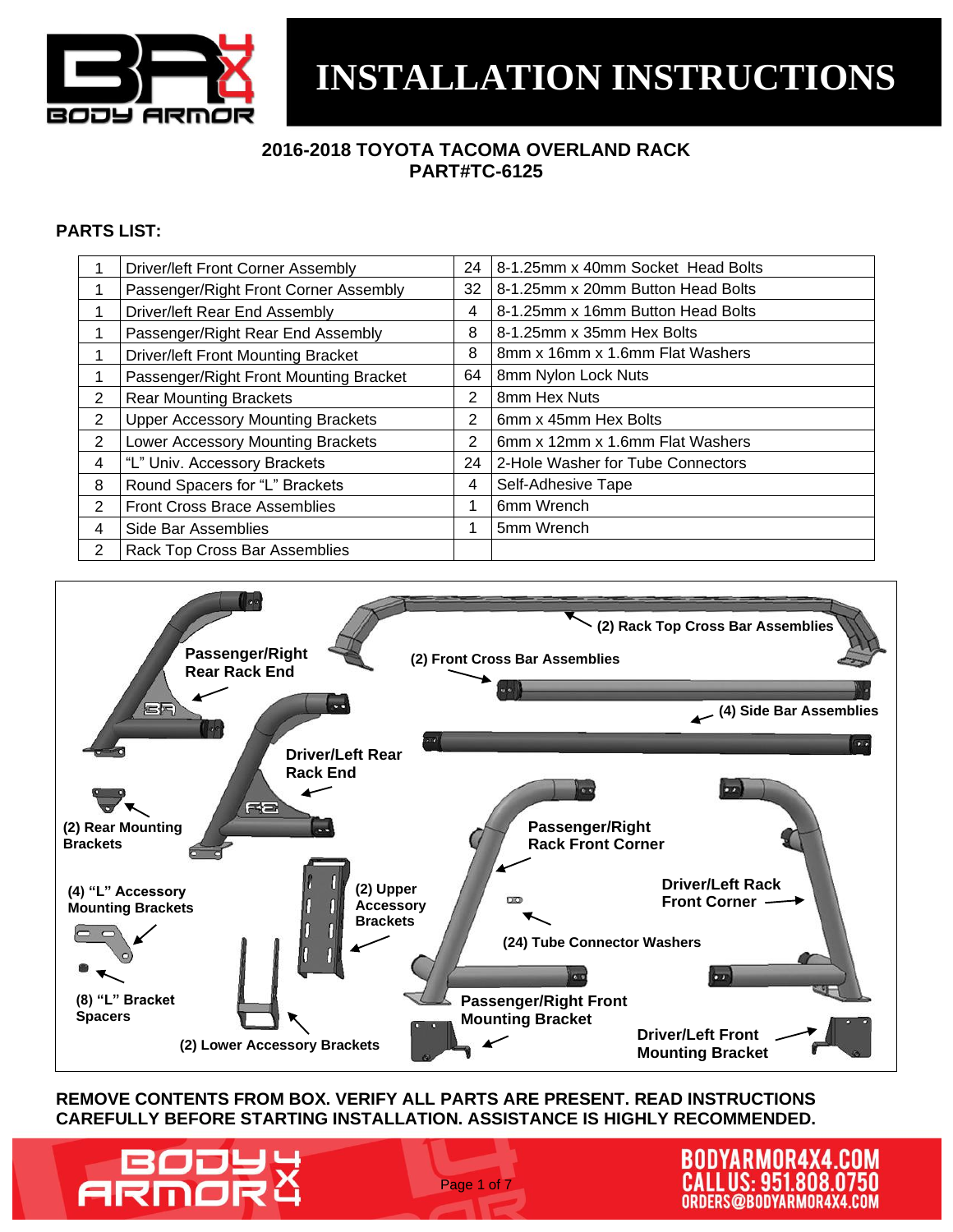

- **1.** Select the driver/left Rack Front Corner and driver/left Front Mounting Bracket, **(Figure 1)**. Attach the Bracket to the bottom of the Rack Corner with (2) 8-1.25mm x 20mm Button Head Bolts and (2) Nylon Lock Nuts. Snug but do not fully tighten Bracket to Rack Corner at this time. Repeat this Step to attach the passenger/right Bracket to the bottom of the passenger/right Rack Corner.
- **2.** Select (1) Front Cross Tube. Attach the connector on the end of the Cross Tube to the lower connector on the Rack Corner with (2) 8-1.25mm x 40mm Socket Head Cap Screws, (2) 2-Hole Washers and (2) 8mm Nylon Lock Nuts, **(Figures 2A & 2B)**. Do not fully tighten at this time. Repeat this Step to attach the lower tube to the passenger/right Rack Corner assembly.
- **3.** Repeat **Step 2** to attach the remaining (1) front cross Tube to the top connectors on the driver and passenger side Rack Front Corner assemblies, **(Figures 2A, 2B & 3)**.
- **4.** Select (1) Side Tube. Repeat **Step 2** to attach the Side Tube to the bottom connector on the driver/left rack Front Corner assembly, **(Figure 4)**. Do not tighten the hardware at this time.
- **5.** Select the driver/left side Rack End Assembly and (1) rear Mounting Bracket, **(Figure 5)**. Attach the Bracket to the bottom of the Rack End with (2) 8-1.25mm x 16mm Short Button Head Bolts and (2) 8mm Nylon Lock Nuts. Do not fully tighten Bracket to Rack End Assembly.
- **6.** Attach the lower Side Tube, **(Step 4)**, to the lower connector on the Rack End Assembly with (2) 8- 1.25mm x 40mm Socket Head Cap Screws and (2) 8mm Nylon Lock Nuts, **(Figure 6)**. Do not fully tighten at this time. Repeat this Step to attach the top Side Tube, **(Figures 6 & 7)**.
- **7.** Repeat **Steps 4—6** to assemble the passenger/right side Rack assembly, **(Figure 7)**.
- **8.** Select (1) Rack Top Cross Brace. Temporarily attach the Cross Bar to the last (rear) mounting slots in both of the top Cross Tubes with (6) 8-1.25mm x 20mm Button Head Bolts and (6) 8mm Nylon Lock Nuts, **(Figure 8)**. **IMPORTANT**: Make sure to attach the Cross Brace to the same slots on the Side Tubes. Snug but do not fully tighten all hardware.
- **9.** Move to the truck bed. Remove the factory screw from the front driver side of the bed., **(Figures 9 & 10)**. Next, remove the front mounting bolt attaching the tie down track to the top/side of the bed. Move to the back of the bed. Remove the factory bolt from the driver side of the bed in front of the tailgate opening, **(Figure 11)**. Repeat this Step to remove the hardware from the right side of the bed.
- **10.** With assistance, carefully place the partially assembled Rack onto the top of the truck bed. Reuse the factory screw to attach the driver/left front Bracket to the front of the truck bed, **(Figures 9 & 10)**. Attach the Bracket to the mounting hole in the tie down track with the included (1) 6-1,0mm x 40mm Hex Bolt and (1) 6mm Flat Washer. Reuse the factory hex bolt to attach the rear Mounting Bracket to the side of the bed, **(Figure 11)**. Repeat this Step to attach the passenger/right side of the Rack to the bed. **IMPORTANT:** If the Brackets do not line up with the mounting holes in the bed, it may be necessary to slightly loosen the front or rear Mounting Brackets and slide forward or rearward as needed to line up Brackets with mounting locations, **(Figures 1 & 5)**. Do not tighten hardware at this time.
- **11.** Repeat **Step 8** to attach the remaining Top Cross Brace. **NOTE**: The final location for the (2) Top Cross Braces will be affected by additional accessories not included in the Rack kit. Slide the Cross Braces to the front or rear of the Rack as required to evenly support the weight of any/all accessories.
- **12.** Next, select (1) upper and (1) lower Accessory Side Bracket, **(Figure 12)**. Slide the lower Bracket into the upper Bracket. Attach the Brackets with (4) 8-1.25mm x 20mm Button Head Bolts and (4) 8mm Nylon Lock Nuts. Leave hardware loose at this time.
- **13.** From the back, insert the Accessory Bracket assembly between the top and bottom side Tubes, **(Figure 13)**. Attach the Accessory Bracket to the mounting strip on the back of the side Tubes with (4) 8-1.25mm x 20mm Button Head Bolts and (4) 8mm Nylon Lock Nuts, **(Figures 13 & 14)**. Repeat this step to attach the remaining Accessory Bracket. Do not fully tighten Accessory Bracket hardware until final location is determined. **NOTE**: Accessory Bracket may be installed under Top Cross Braces if necessary. Reuse Cross Brace mounting hardware to attach the Accessory Bracket as needed. Rack is supplied with (2) Accessory Bracket assemblies, additional Bracket kits are available separately.
- **14.** Select (1) universal "L" Mounting Bracket, **(Figure 15)**. Determine a desired location on the Accessory Bracket. Attach the "L" Bracket to the Accessory Bracket assembly with the included (2) 8-1.25mm x

BODYARMOR4

ALL US: 951.808.0750 ORDERS@BODYARMOR4X4.COM

Page 2 of 7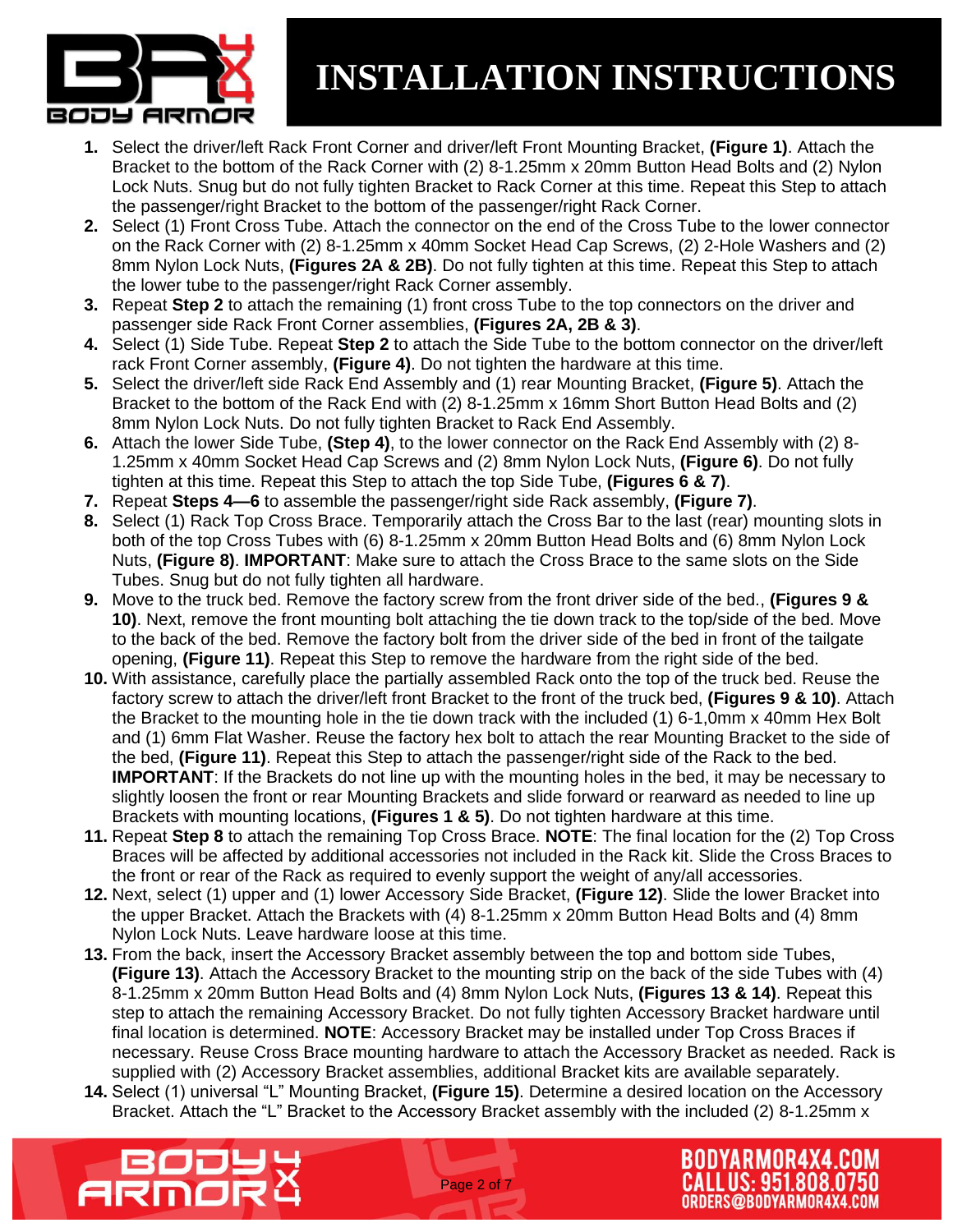

35mm Hex Bolts, (2) Thick Spacers, (4) 8mm Flat Washers and (2) Nylon Lock Nuts. Repeat to install remaining "L" Brackets in desired locations.

- **15.** Center the Overland Rack on the truck, check the alignment and fully tighten all hardware.
- **16.** Do periodic inspections to the installation to make sure that all hardware is secure and tight.

**To protect your investment**, wax this product after installing. Regular waxing is recommended to add a protective layer over the finish. Do not use any type of polish or wax that may contain abrasives that could damage the finish.

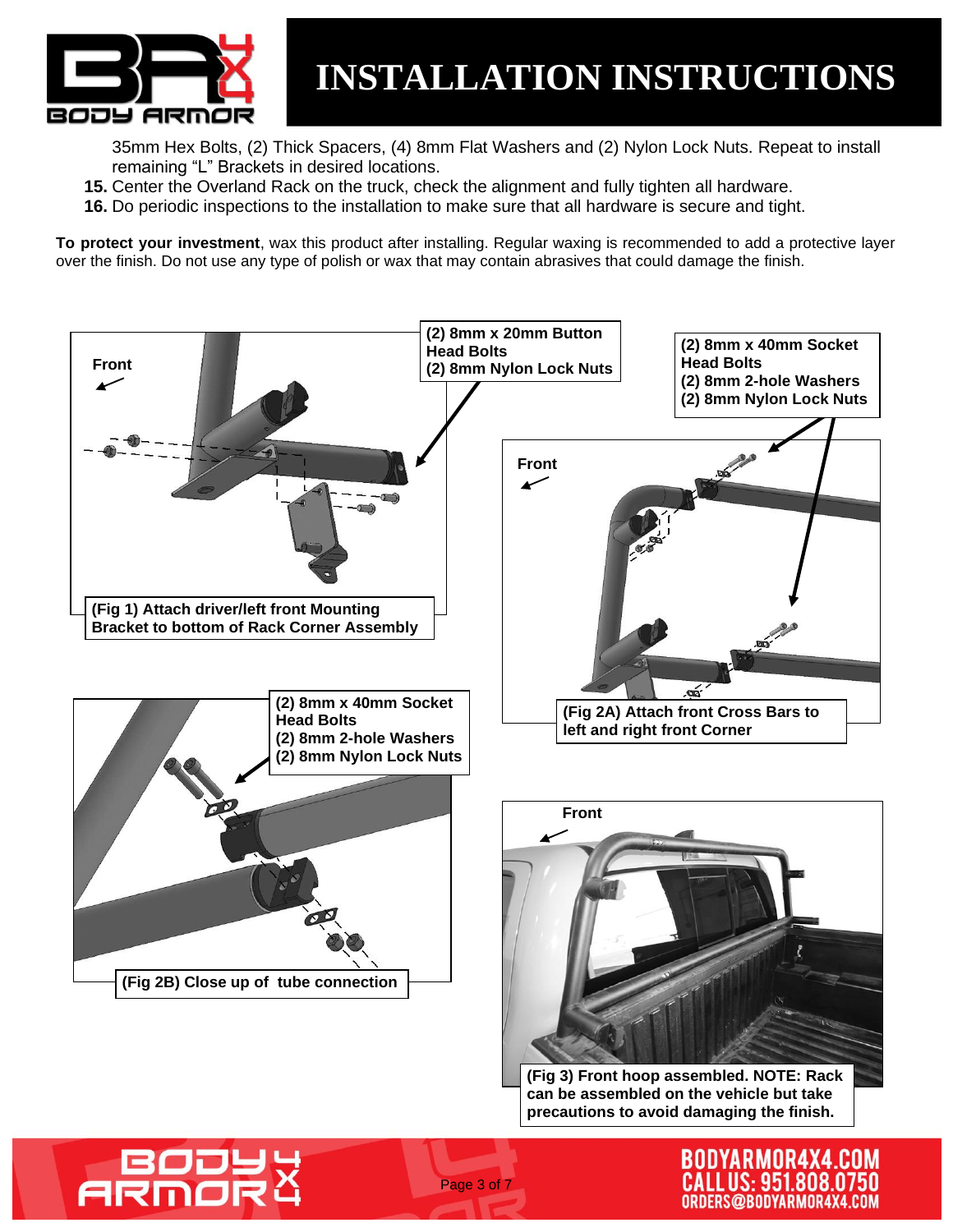

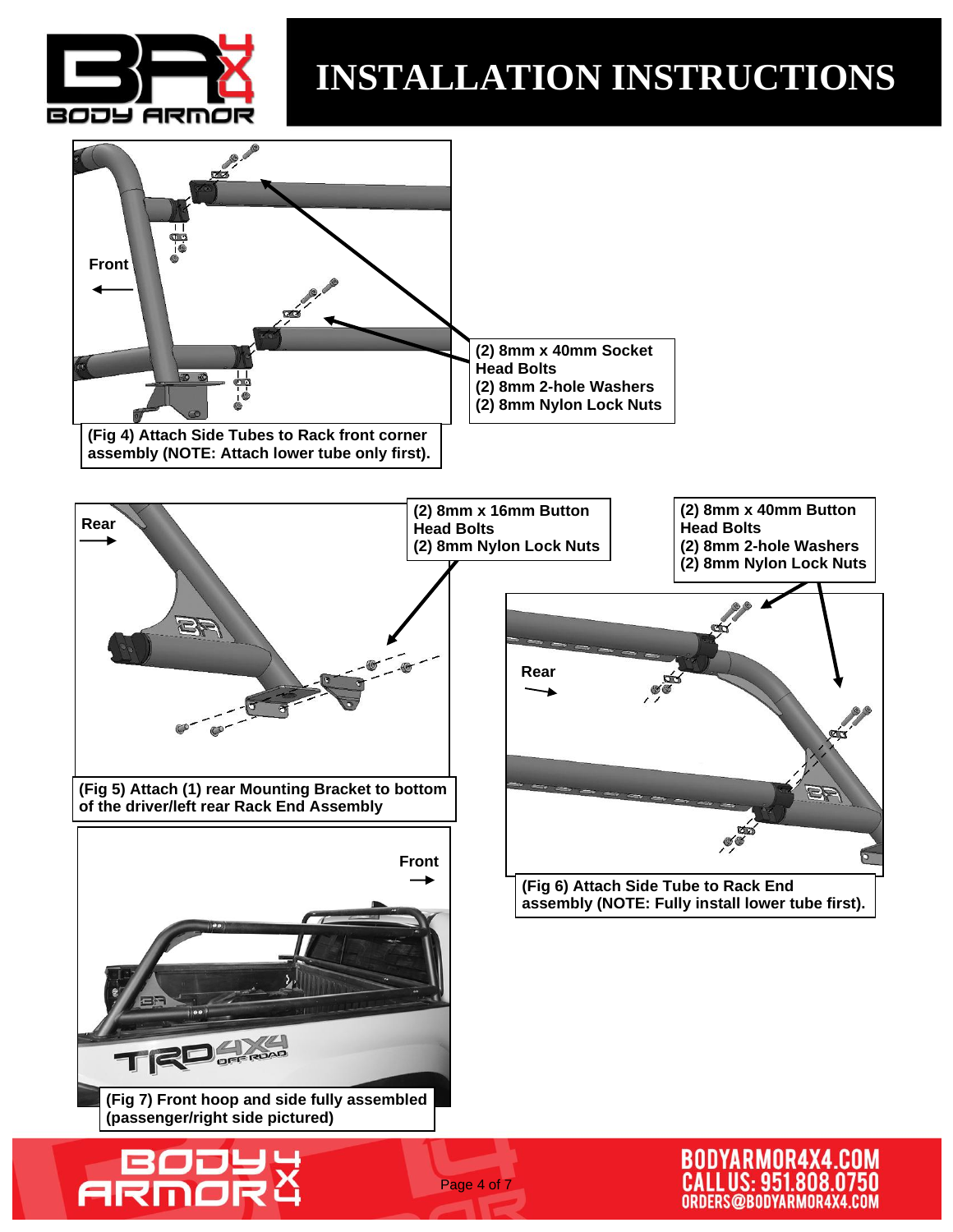



Page 5 of 7

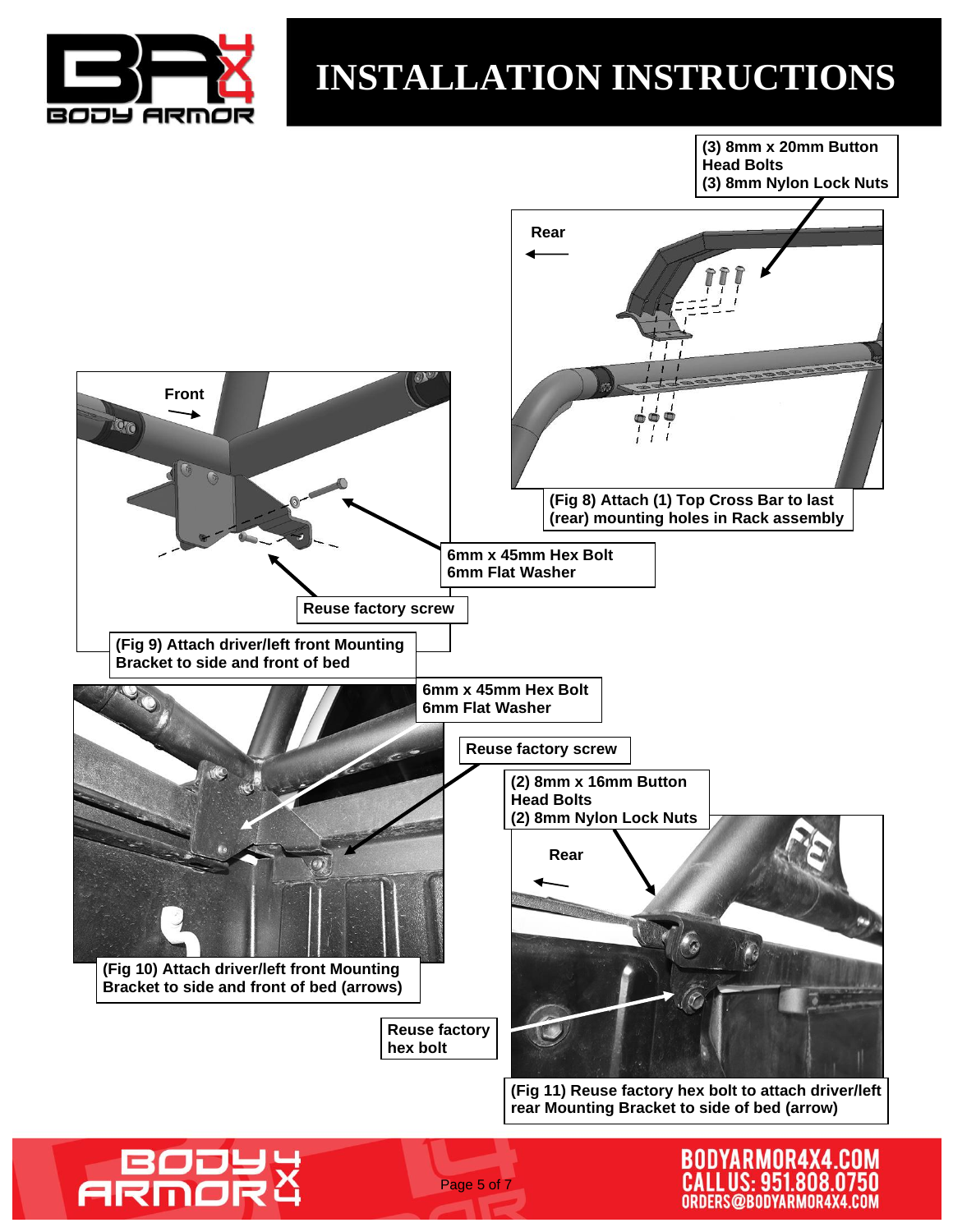